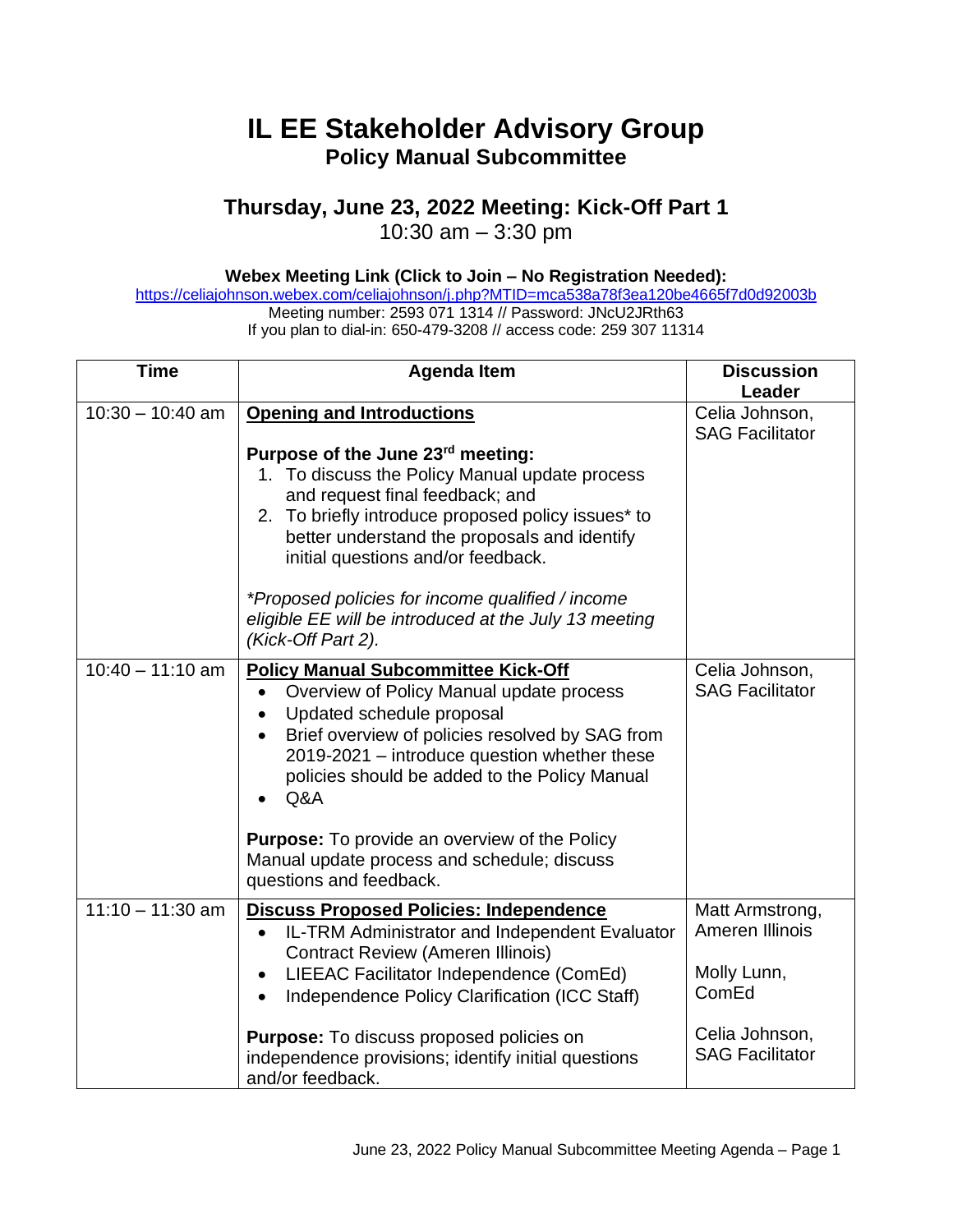| $11:30$ am $-12:20$ | <b>Discuss Proposed Policies: Relating to Program</b>                                                     | Molly Lunn,             |
|---------------------|-----------------------------------------------------------------------------------------------------------|-------------------------|
| pm                  | <b>Administration</b>                                                                                     | ComEd                   |
|                     | <b>Cumulative Persisting Annual Savings (CPAS)</b><br>$\bullet$                                           |                         |
|                     | Goal Setting (ComEd)                                                                                      | Chris Neme,             |
|                     | Framework for Claiming Savings from Co-<br>$\bullet$                                                      | <b>Energy Futures</b>   |
|                     | Funded Programs (ComEd)                                                                                   | Group,                  |
|                     | Statewide Potential Study (Joint Stakeholders***)                                                         | representing            |
|                     | Prohibited Expenses Expansion (ICC Staff)                                                                 | <b>NRDC</b>             |
|                     |                                                                                                           |                         |
|                     | <b>Purpose:</b> To discuss proposed policies relating to                                                  | Celia Johnson,          |
|                     | Program Administration; identify initial questions                                                        | <b>SAG Facilitator</b>  |
|                     | and/or feedback.                                                                                          |                         |
| $12:20 - 1:00$ pm   | <b>Lunch Break</b>                                                                                        |                         |
| $1:00 - 2:30$ pm    |                                                                                                           | Zach Ross,              |
|                     | <b>Discuss Proposed Policies: Electrification</b><br><b>Electrification Savings in Cost-Effectiveness</b> | <b>Opinion Dynamics</b> |
|                     | $\bullet$                                                                                                 |                         |
|                     | (Opinion Dynamics)                                                                                        | Matt Armstrong,         |
|                     | Electrification Cost-Effectiveness (Ameren Illinois                                                       | Ameren Illinois         |
|                     | Interactions Between Electrification and Other<br>$\bullet$                                               |                         |
|                     | Efficiency Measures (Joint Stakeholders**)                                                                |                         |
|                     | Fuel Switching Definition (Peoples Gas & North                                                            | Chris Neme,             |
|                     | Shore Gas)                                                                                                | <b>Energy Futures</b>   |
|                     | Assessments for Fuel Switching Measures Using                                                             | Group,                  |
|                     | HFCs (Peoples Gas & North Shore Gas)                                                                      | representing            |
|                     | Electrification Savings Calculations (Nicor Gas)                                                          | <b>NRDC</b>             |
|                     | Electrification Bill Impacts (Nicor Gas)<br>$\bullet$                                                     |                         |
|                     | <b>Electrification Energy Consumption Reduction</b>                                                       | Jean Gibson,            |
|                     | (Nicor Gas)                                                                                               | Peoples Gas &           |
|                     | <b>Greenhouse Gas Savings Calculations (Nicor</b>                                                         | North Shore Gas         |
|                     | Gas)                                                                                                      |                         |
|                     |                                                                                                           | Ted Weaver, First       |
|                     | <b>Purpose:</b> To discuss proposed policies on                                                           | Tracks Consulting,      |
|                     | electrification; identify initial questions and/or                                                        | on behalf of Nicor      |
|                     | feedback.                                                                                                 | Gas                     |
| $2:30 - 2:40$ pm    | <u>Break</u>                                                                                              |                         |
| $2:40 - 3:25$ pm    | <b>Discuss Proposed Policies: Evaluation</b>                                                              | Zach Ross,              |
|                     | Interactive effects (VEIC)                                                                                | <b>Opinion Dynamics</b> |
|                     | Heating Penalties Policy (Opinion Dynamics and<br>$\bullet$                                               |                         |
|                     | Guidehouse)                                                                                               | Charles Ampong,         |
|                     | Allowing renewable energy measures as EE                                                                  | Guidehouse              |
|                     | (Guidehouse)                                                                                              |                         |
|                     | Net-to-Gross (NTG) Clarification (ICC Staff)                                                              | Kevin Grabner,          |
|                     | Weighted Average Measure Life Clarification                                                               | Guidehouse              |
|                     | (ICC Staff)                                                                                               |                         |
|                     |                                                                                                           | Celia Johnson,          |
|                     | <b>Purpose:</b> To discuss proposed policies on evaluation;                                               | <b>SAG Facilitator</b>  |
|                     | identify initial questions and/or feedback.                                                               |                         |
|                     |                                                                                                           |                         |